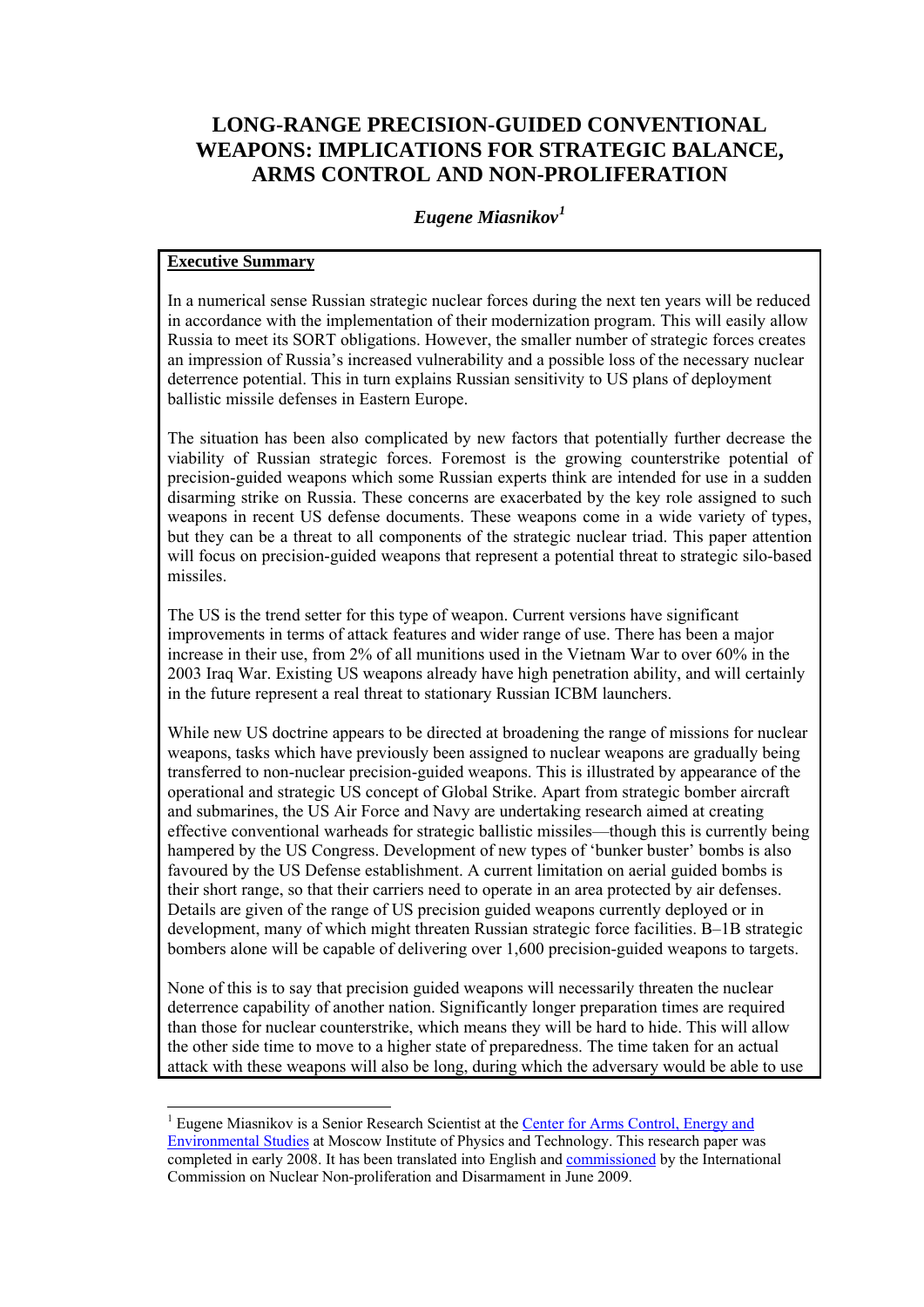its surviving nuclear arsenal in retaliation—though this could invite a nuclear response. Moreover an attack on ICBM sites would require that the attacked nation's air and sea defenses would be significantly reduced or eliminated in advance.

Above all, the colossal risk of nuclear escalation as a result of an attack with precision-guided weapons against a nuclear-armed country is totally incommensurate with the realistically imaginable advantages of carrying out such an operation, especially after the end of the Cold War.

The growing counterstrike potential of the U.S. precision-guided weapons, and potentially that of other countries, are not likely to be stopped or significantly limited. As such, they are likely to be taken into account by the Russian leadership when estimating the effectiveness of their nuclear deterrence forces. Thus, as long as such a threat remains even on a purely hypothetical level, there will be serious obstacles in the path of further reduction of nuclear arms and the related strengthening of the nuclear non-proliferation regime. In this sense, they are comparable to anti-missile and space systems, despite all the technical differences, since they too have started to undermine the nuclear nonproliferation regime and the future outlook for cooperation among states in their fight against other common threats to their security.

However, provided there is a sufficient political will, the problems caused by precisionguided weapons systems may be removed or reduced through various legal treaties. Similar counting rules as used in START could be implemented, regardless of whether they are dealing with nuclear or non-nuclear strategic weapons. This would also facilitate the verification regime. One could also conceivably ban the deployment of strategic nuclear weapons and their delivery platforms outside national territory, and later extend it to tactical nuclear weapons. Limiting areas patrolled by submarines armed with cruise missiles is another possible measure—something which might resolve a number of other issues raised by Russia on various occasions.

Finally, further development and use of this type of weaponry may serve as an encouragement to the "threshold" states to speed up their acquisition of nuclear weapons as a means of asymmetric defence. This risk may only possibly be reduced by bans on development, deployment or use of precision-guided weapons on a unilateral or alliance basis.

## *Introduction*

Two things came to define military and political relations between the USA and the USSR as they developed over the decades: mutual nuclear deterrence from the end of the 1950s, and nuclear arms reduction talks starting in the late 1960s. There were attempts to transform Russian-American relations in the 1990s, but the model of military and political relations that had formed during the Cold War era proved so enduring that, despite declarations of mutual partnership, the political elites in both countries retained many of the approaches inherited from the old system. The events of recent years - a standstill in arms reduction talks, NATO's eastward expansion, U.S. missile defense system deployment plans – are all arguments for assuming that nuclear deterrence will continue to play a defining or at least significant part in relations between the two great powers even in a multipolar and increasingly globalized world.

Over the coming decades, Russia will scale back its nuclear forces in accordance with its program for their modernization. This will leave Russia within the threshold set by the Moscow Strategic Offensive Reductions Treaty (SORT) of 2002 (not more than 1,700-2,000 nuclear warheads) and give it even a bit of room to spare. It will probably also leave Russia within the limits set by any future arms reduction agreements reached. This is all very much in Russia's advantage, because most of its existing missile systems were built during the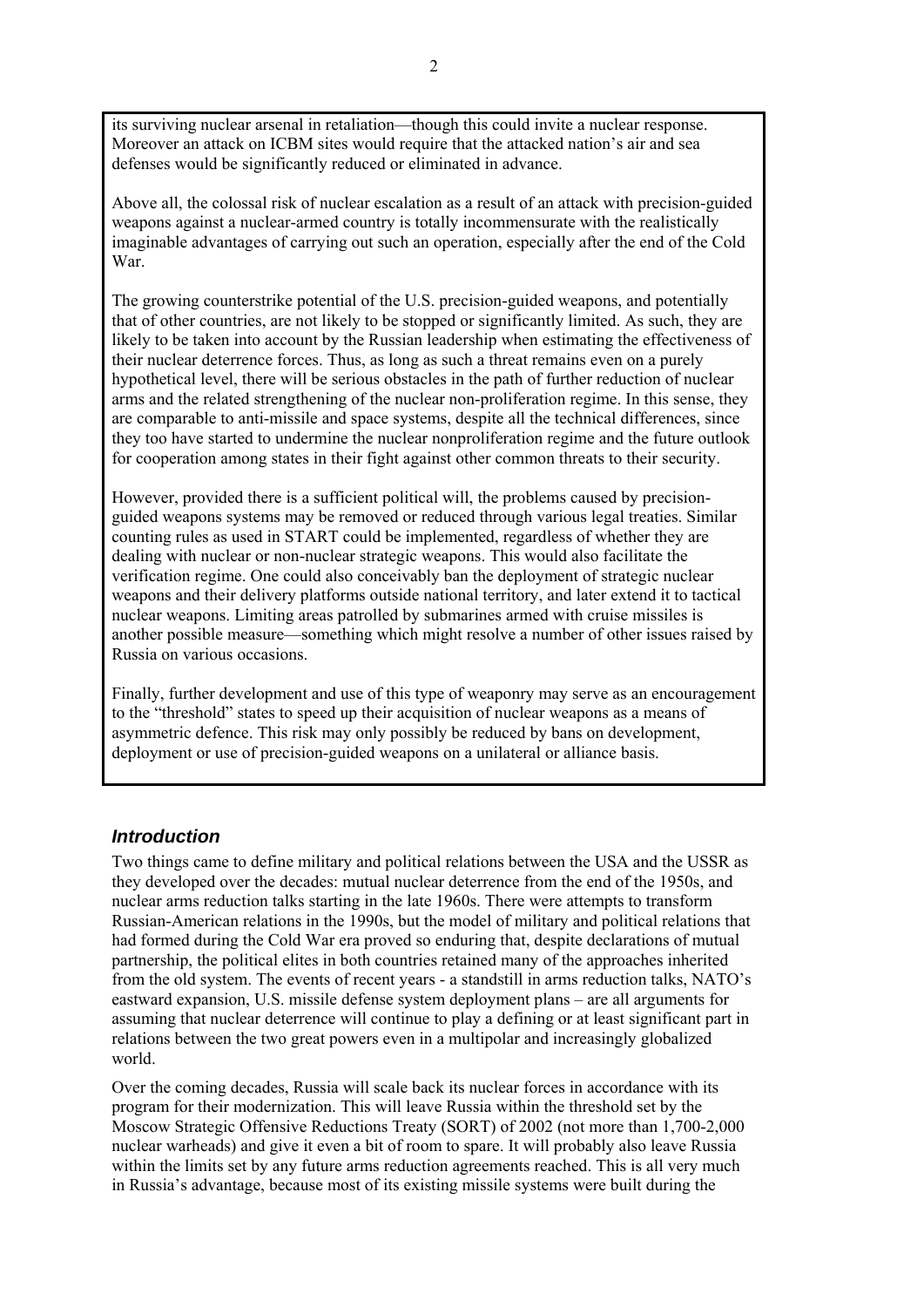Soviet period and their service lives are coming to an end. It would be too great a burden for the Russian economy to replace these strategic arms at the same rate at which the planned reductions will be carried out.

But the cutbacks to the strategic forces have helped create the view among Russian strategists that Russia is becoming more vulnerable as a result and risks losing its needed nuclear deterrent capability. This in large part explains Moscow's strong objections to U.S. plans for the deployment of strategic missile defense system installations in two areas in Europe. As President Putin put it, these plans aim "to neutralize our nuclear missile capability".

Some Russian experts have also voiced fears that the country's nuclear forces might find their viability under threat.<sup>[3](#page-2-1)</sup> They forecast that the increased vulnerability of Russian deterrence (counterstrike forces) in the face of a combined strategic ABM system and a counterstrike nuclear potential by the USA creates an outlook for growing strategic instability, political tension, and a new blind alley in strategic arms control negotiations.

The situation becomes even more complicated due to the presence of new additional factors that potentially decrease the viability of Russian strategic forces. Among them is the growing counterstrike potential of precision-guided weapons.[4](#page-2-2) Some Russian experts think that American PGMs are means designed to launch a sudden disarming strike against Russia.[5](#page-2-3)

# *1. Precision-guided weapons, their generic features and doctrinal role*

In military literature the term "precision-guided weapon" usually means a guided weapon that is able to destroy its target, as a rule, with one munition.<sup>[6](#page-2-4)</sup> This definition can cover a fairly wide class of munitions from weapons weighing only a few grams to guided aerial bombs that may weigh many tons, or from miniature pilotless aircraft that are hand-launched, to intercontinental ballistic missiles.

Precision-guided weapons can be a threat to all components of the strategic nuclear triad: stationary and mobile strategic missile launchers, missile-carrying submarines at bases (and also, as means of anti-submarine defence, a threat to submarines patrolling the sea), and strategic bombers on airfields and in mid-air. For each of these components the types of precision-guided weapons, the vulnerability of the target and the means of attack are quite specific and must be analysed separately. In this paper attention will be paid mostly to those kinds of precision-guided weapons and their means of delivery that represent a potential threat to strategic silo-based missiles.

The most significant breakthrough in the development of precision-guided weapons was made at the end of the  $20<sup>th</sup>$  century by, most prominently, the USA. There are a number of objective trends that permit one to speak about a qualitative change in the role of precision-guided conventional weapons in future conflicts. Among them:

-

<span id="page-2-0"></span><sup>2</sup> [Statement by Russian President Vladimir Putin to the press and replies to journalists' questions on the results of the negotiations](http://www.kremlin.ru/appears/2008/02/12/2027_type63377_160013.shtml)  [with the Ukrainian President V. Yushchenko,](http://www.kremlin.ru/appears/2008/02/12/2027_type63377_160013.shtml) 12<sup>th</sup> of February 2008 г.

<span id="page-2-1"></span><sup>3</sup> In this regard the reaction by Russian experts to an article by Keir A. Lieber and Daryl G. Press in *Foreign Affairs* was quite symptomatic (Keir A. Lieber & Daryl G. Press, [The Rise of U.S. Nuclear Primacy](http://www.foreignaffairs.com/articles/61508/keir-a-lieber-and-daryl-g-press/the-rise-of-us-nuclear-primacy), *Foreign Affairs*, Vol. 85, N 2, March—April, 2006, pp. 42-54). This article concludes that the USA have become capable of depriving Russia of a retaliation capability. One can argue whether the authors are correct or whether they are being overdramatic, but this article inspired a discussion in Russia about the viability of Russian forces.

<span id="page-2-2"></span><sup>&</sup>lt;sup>4</sup> Eugene Miasnikov, *Vysokotochnoye Oruzhiye i Strategichesky Balans* (Precision-Guided Weapons and Strategic Balance), *Center for Arms Control, Energy and Environmental Studies at Moscow Institute of Physics and Technology*, Dolgoprudny, November 2000, 43 p.

<span id="page-2-3"></span><sup>&</sup>lt;sup>5</sup> See, for example: Michail Volzhensky, [PRO: Zamaskirovana pod Zashchitu](http://www.izvestia.ru/politic/article3104617/), Sozdana dlya Napadeniya (BMD: "Camouflaged as a Defence, Created for Attack"), *Izvestiva*, 28<sup>th</sup> of May 2007

<span id="page-2-4"></span><sup>6</sup> The problem of defining precision-guided weapons is described in detail in a paper: Vitaly Tsymbal, Vozrastaniye Strategicheskoi Roli Vysokointellektualnogo Oruzhiya I Problemy Kontrolya za Ego Razvitiyem (The Growth of the Strategic Role of Highly Intelligent Weapons and the Problems of Controlling their Development), *Nuclear Control,* June-July 1997, pp. 39-43.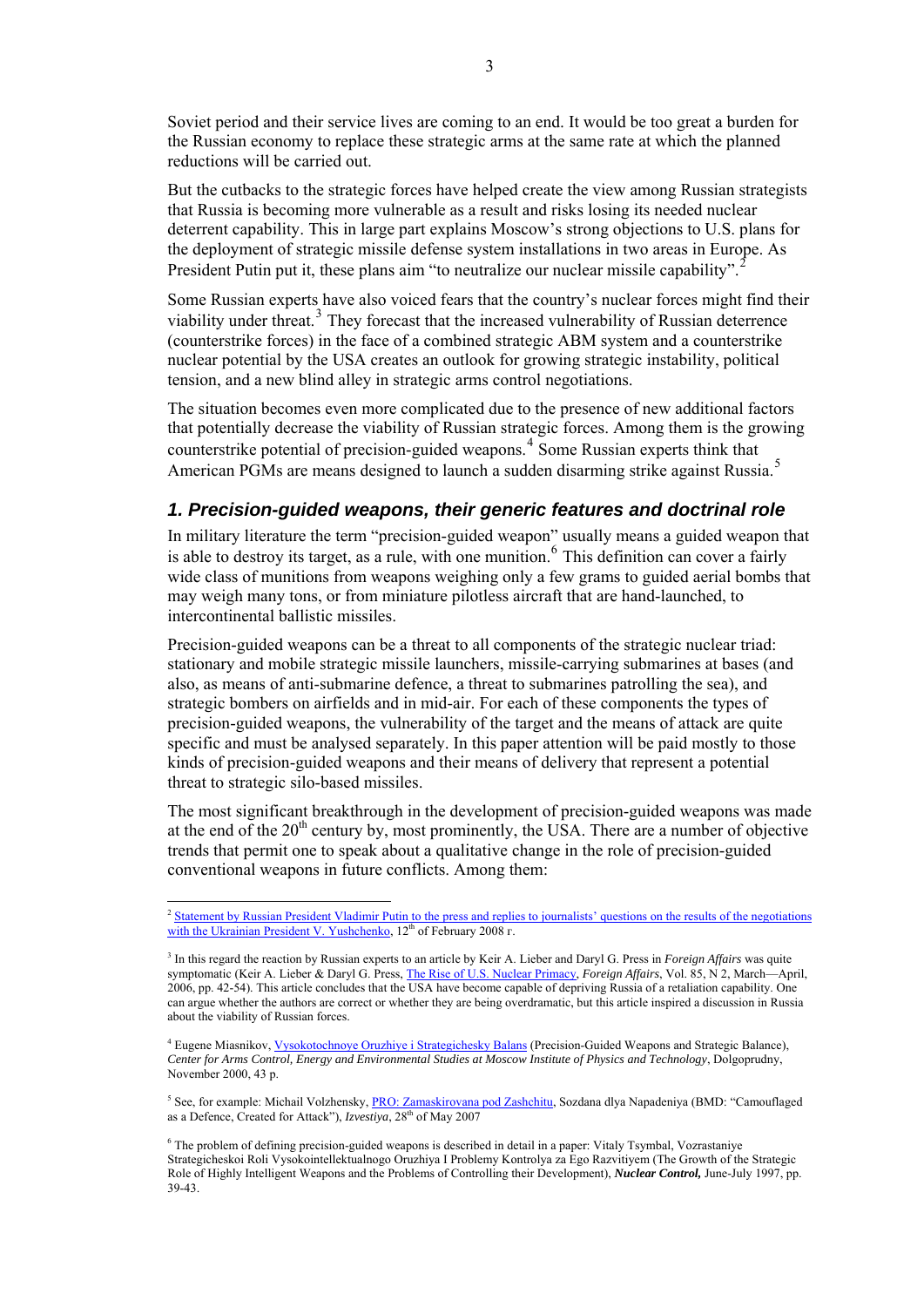- Enhancement in strike characteristics of precision-guided weapons their power, and circular error probable (CEP) - at cost levels making series production and mass-scale use economically acceptable.
- A greater range of conditions under which these weapons may be effectively used as a result of deployment and the modernization of supporting infrastructure (reconnaissance, targeting and damage assessment).

The increasing role of precision-guided weapons in military conflicts is supported by statistics. During the war in Vietnam the number of guided aerial bombs in 1972 represented only 2% of the overall number of munitions dropped by the U.S. Air Force; during the war in Iraq (in 1991) the number reached 8%; during the "Allied Force" operations in Yugoslavia (in 1991) they represented around 30%; in the operation "Enduring Freedom" in Afghanistan (in 2001-2002) the figure was over 50%; and finally, during the operation "Iraqi Freedom" (in 2003) in Iraq it was over  $60\%$ <sup>[7](#page-3-0)</sup>.

Precision-guided weapons that are already a part of the U.S. Armed Forces armaments may be used for striking a wide variety of targets, including stationary and well-fortified objects (such as underground bunkers, reinforced structures and bridges), and armoured mobile targets (such as tanks, armoured vehicles and artillery). With sufficiently precise target pointing, the existing classes of cluster ammunition may effectively strike land based mobile ICBM launchers. Even modern ICBM silos may be vulnerable to precision-guided weapons.

Some assessments show, that future kinetic or tandem shaped charge munitions weighing 0.5–1.0 tons are capable of penetrating a layer of homogeneous steel 2.3 m thick.<sup>[8](#page-3-1)</sup> Furthermore, in all likelihood, the U.S. Armed Forces already have PGM with such capability, for example the BLU-122 bomb, which is a modernized version of the GBU-122 penetrating bomb.<sup>[9](#page-3-2)</sup> If their CEP can be brought to within 1-2 meters – the developers' goal – these types of weapons will represent a real threat to Russian stationary ICBM launchers.<sup>[10](#page-3-3)</sup>

It is possible that the development of non-nuclear attack weapons will lead to a situation where stationary ICBMs are vulnerable to munitions that create a powerful electromagnetic impulse as well. In the case of such weapons, the available delivery accuracy for precisionguided weapons (of less than 10 m) may already be quite sufficient.

The utilisation of precision-guided weapons as a means of counterstrike seems likely only in a situation where the attacking party is very confident that such a massive unexpected strike would be sufficiently effective, such as in the case of a strike that would incapacitate the majority of the enemy's strategic forces. If the aggressor can be sure that its strike will neutralize the overwhelming majority of the enemy's strategic forces, and can count on its own nuclear capacity and missile defense systems to restrain and reliably protect against any response attack the enemy launches using its few surviving missiles, that kind of strategy might look very attractive from the aggressor's point of view.

Decisions taken by the USA vis-à-vis their strategic programs only strengthen such fears in Russia. In the US Defense Department's program documents, the development of precisionguided missiles, with the appropriate information technologies and infrastructure, are given a key role. New doctrinal tenets appear to be objectively directed, on the one hand, towards broadening the range of tasks to which nuclear weapons can be applied. On the other hand,

<span id="page-3-0"></span><sup>&</sup>lt;sup>7</sup> Barry D. Watts, Six Decades of Guided Munitions and Battle Networks: Progress and Prospects, Center for Strategic and Budgetary Assessments, March 2007, p. 20.

<span id="page-3-1"></span><sup>8</sup> Eugene Miasnikov, 2000; *Ibid*.;

<span id="page-3-2"></span><sup>&</sup>lt;sup>9</sup> Amy Butler and Douglas Barrie, *Dig for Victory, Aviation Week and Space Technology*, 11<sup>th</sup> of September, 2006

<span id="page-3-3"></span><sup>10</sup> Eugene Miasnikov, 2000; *Ibid*.;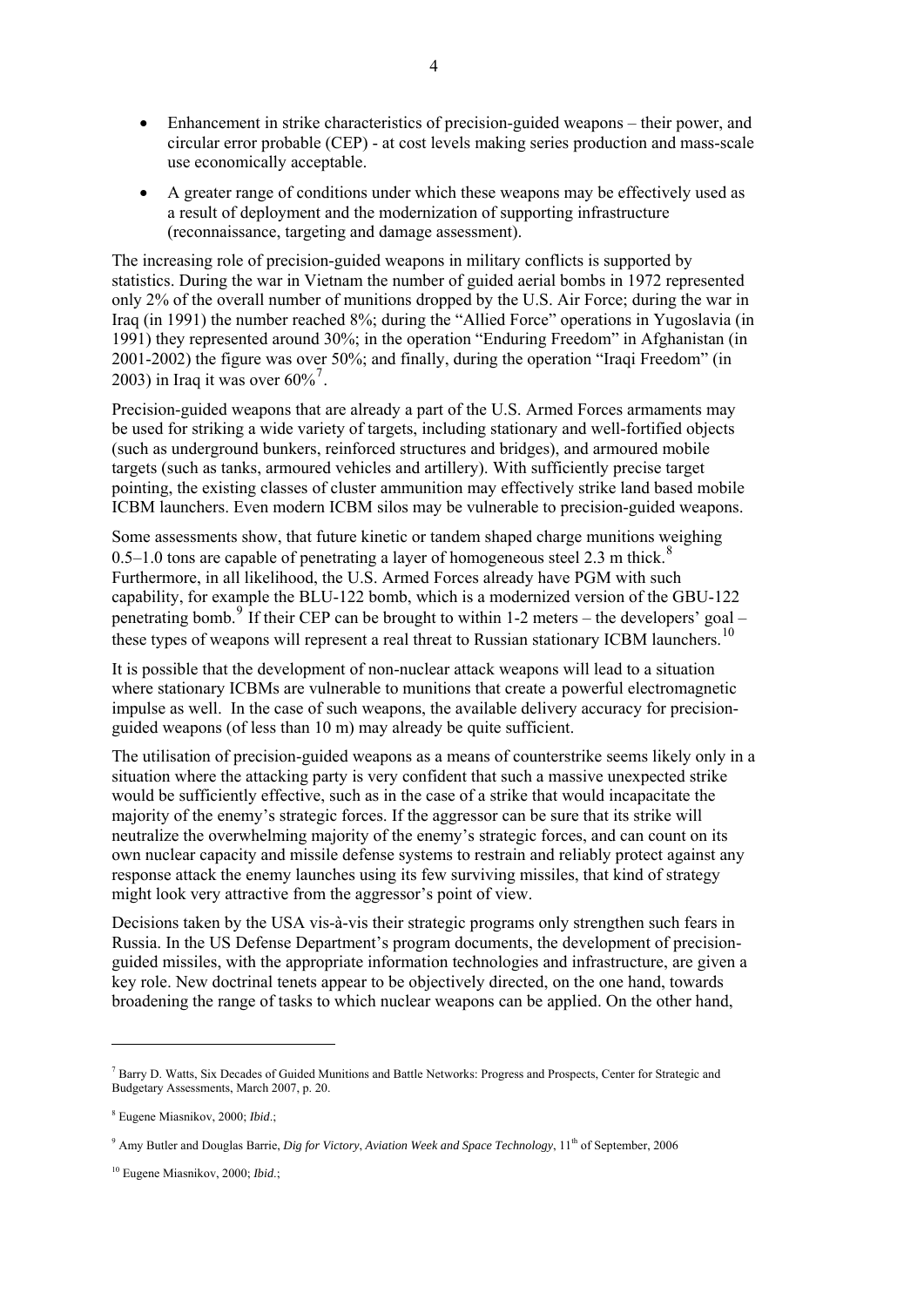tasks which have previously been assigned to nuclear weapons are gradually being transferred to non-nuclear precision-guided weapons. $^{11}$  $^{11}$  $^{11}$ 

The U.S. DoD Global Strike military strategy option provides an example of these changes. Global Strike concept aims to make it possible for the USA to carry out high-precision strikes from a great distance against targets in any corner of the globe.<sup>[12](#page-4-1)</sup> In the framework of this new concept, a portion of U.S. strategic delivery systems is being reoriented towards solving non-nuclear tasks.

The USA already converted some of its strategic nuclear bombers for non-nuclear missions in the 1990s. The U.S. Navy is currently completing the re-equipment of four Ohio-class ballistic missile submarines, fitting them out to carry long-range sea-launched cruise missiles (SLCMs). It is also public knowledge that the U.S. Air Force and Navy are working on developing more effective conventional warheads that can be installed on strategic ballistic missiles, and the only obstacle still in the way of deployment of these weapons are the restrictions imposed by Congress.<sup>[13](#page-4-2)</sup>

# *2. Development of Precision-guided Weapons in the USA*

Currently, the U.S. Defense Department is purchasing and developing a few dozen types of precision-guided weapons that can potentially threaten silo-based ICBMs. First of all, these are weapons that are primarily intended for equipping strategic bombers and submarines: guided aerial bombs (including those of modular design), guided missiles of the "[air-to](http://www.multitran.ru/c/m.exe?t=1185472_1_2)[surface"](http://www.multitran.ru/c/m.exe?t=1185472_1_2) type, as well as air and sea-based long-range cruise missiles. In the future, long range ballistic missiles could also be used as non-nuclear delivery systems for PGMs.

The development of future types of non-nuclear munitions for striking highly protected and deeply buried targets is being conducted in the US within the framework of HDBTD (Hard and/or Deeply Buried Target Defeat Capability Program). The US Defense Department allocates the highest priority to this line of development because it is directly linked to the fight against the growing terrorist threat, and the proliferation threat of weapons of mass destruction. It is worthwhile noting that in the public domain there is only a sketchy information about developments in the area of precision-guided penetrating munitions aimed at the destruction of well-protected underground structures. As a result, only an approximate picture of the situation can be seen. Nonetheless, an analysis of the information available makes it possible to conclude that PGM do constitute a real threat to silo-based ICBMs.

#### *Guided Aerial Bombs*

Guided aerial bombs are those equipped with a guided system, permitting minimal deviation from the target point<sup>[14](#page-4-3)</sup>. When compared to other types of precision-guided weapons, guided aerial bombs have the highest impact and penetrating capacity and are thus the main weapons intended for striking hard, and deeply buried point targets. However, because the range of aerial bombs usually does not exceed 30 km (100 km if fitted with wings), the aircraft delivering the weapons are forced to operate within the enemy's anti-aircraft defense zone and this can make them considerably less effective. U.S. strategic and tactical aviation has several types of guided penetrating air bombs in its arsenal. The most powerful non-nuclear

<span id="page-4-0"></span><sup>&</sup>lt;sup>11</sup> [Nuclear Posture Review,](http://www.globalsecurity.org/wmd/library/policy/dod/npr.htm) 2001

<span id="page-4-1"></span><sup>&</sup>lt;sup>12</sup> Gen. James E. Cartwright, Commander, U.S. Strategic Command, **Statement Before the Senate Armed Services Committee** [Strategic Forces Subcommittee on Strategic Forces and Nuclear Weapons Issues in Review of the Defense Authorization](http://armed-services.senate.gov/statemnt/2005/April/Cartwright%2004-04-05.pdf)  [Request for Fiscal Year 2006,](http://armed-services.senate.gov/statemnt/2005/April/Cartwright%2004-04-05.pdf)  $4<sup>th</sup>$  of April, 2005.

<span id="page-4-2"></span><sup>&</sup>lt;sup>13</sup> Anatoli Diakov and Eugene Miasnikov, ["Bystryi Globalnyi Udar" v Planah Razvitiya Strategicheskih Sil SShA](http://www.armscontrol.ru/pubs/pgs.pdf) ("Prompt Global Strike" in U.S. Strategic Forces Development Plans), *Center for Arms Control, Energy and Environmental Studies at Moscow Institute of Physics and Technology*, Dolgoprudny, 14<sup>th</sup> of September, 2007, 9 p.

<span id="page-4-3"></span><sup>14</sup> S. Semyonov, Sovremennye Upravlyayemye Aviatsionnyye Bomby (Modern Guided Aerial Bombs), *Zarubezhnoye Voyennoye Obozreniye*, N 4, 2005, pp. 45-51.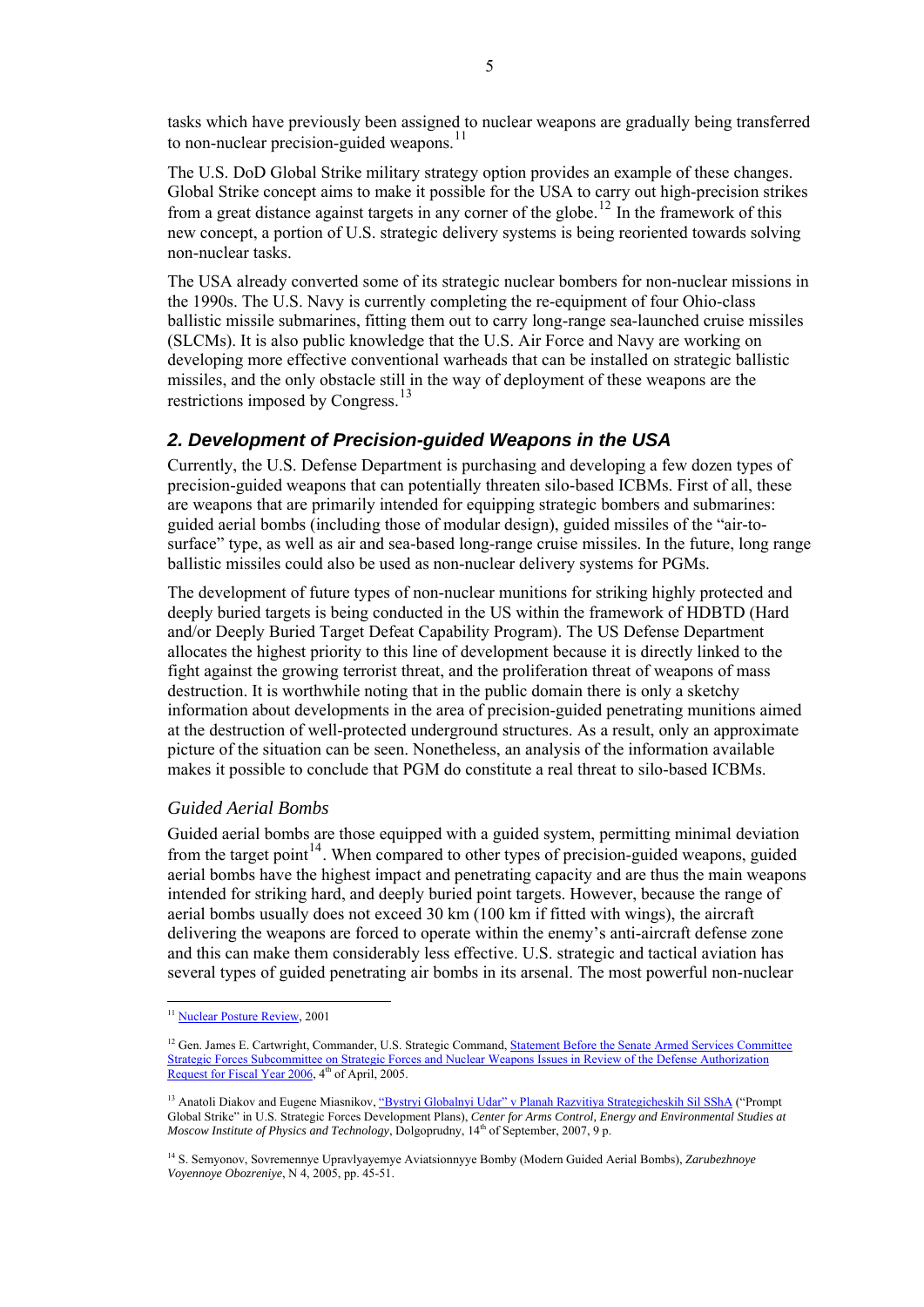weapon in the present U.S. Air Force arsenal is GBU–28, which can be carried by B–2 strategic bombers and F–15E fighter-bombers. The GBU–28 was first used during the Gulf War in 1991, after which it was modernised a number of times (to GATS/GAM, GBU–37, GBU–28B, GBU–28C).

The GBU–28 carries a BLU–113 penetrating warhead with a mass of around 2 tons that is capable of penetrating a concrete wall thicker than  $6 \text{ m}^{15}$  $6 \text{ m}^{15}$  $6 \text{ m}^{15}$ . This is probably a lower estimate because even when only the bomb's kinetic energy and blast effect rather than its cumulative impact is taken into account, it achieves a penetration depth of around 5.4 meters in concrete.[16](#page-5-1) Assessments of the GBU–28 aerial bomb show that due to its kinetic energy the bomb can penetrate a plate of rolled armour plating with a thickness of more than  $0.3 \text{ m}$ .<sup>[17](#page-5-2)</sup> But there is evidence to suggest that later modifications could have been equipped with shaped charged penetration warheads that would considerably increase the bomb's lethality against armor. Currently a modified version of the GBU–28C aerial bomb is in production, armed with a BLU–122 penetrating warhead that is comparable in mass and size to BLU–113, but with a penetrating capability  $20\%$  higher, and a striking capability 70% higher.<sup>[18](#page-5-3)</sup> The GBU-28 uses a laser and inertial navigation system (INS) with data adjustment made using the satellite navigation (GPS) system or through combined means.

Development of another bomb more powerful than the GBU–28, the Massive Ordnance Penetrator (MOP), is near completion. Its mass is 13.6 tons, while the penetrating warhead's weight is around 9 tons and the weight of explosives is  $3.5$  tons.<sup>[19](#page-5-4)</sup> Experts estimate that the bomb can penetrate reinforced concrete at least 30-35 meters thick, and that the explosive charge would have sufficient blast impact to destroy protected targets through their external components (entrances, ventilation collectors and so on). The bomb is guided using an INS/GPS system and is designed to be dropped from the inner compartments of B-2 and B-52 strategic bombers at an altitude of not less than 1,200 meters. This bomb is due to enter service in the Air Force in 2009. The news came out in October 2007 that the Pentagon had requested \$88 million to speed up work in 2008 on equipping B-2 bombers with MOP-type  $hombs<sup>20</sup>$  $hombs<sup>20</sup>$  $hombs<sup>20</sup>$ 

Aerial bombs of the "Paveway" type (GBU–10, GBU–24, GBU–27), with a semi-active laser guidance system manufactured by Raytheon, have been in use for more than 30 years. Almost all types of strategic and tactical Air Force aircraft in the USA carry the "Paveway" guided aerial bombs. The payload of GBU–10, GBU–24, GBU–27 aerial bombs is high explosive ordnance, free-fall bombs of the Mk–82 type, as well as penetrating bombs of the BLU–109 type. Existing estimates indicate that such a warhead can penetrate up to 1.5 m of concrete from a height of 10 km<sup>[21](#page-5-6)</sup>. Currently, the BLU–109 warheads are being replaced by the BLU– 116, which are not very different in weight and size, but have twice the penetration depth of the BLU-109. $^{22}$  $^{22}$  $^{22}$ 

-

<span id="page-5-0"></span><sup>15</sup> A. Grigoriev, Novaya Amerikanskaya Upravlyayemaya Bomba (New American Guided Bomb), *Zarubezhnoye Voyennoye Obozreniye*, N 2, 1992, p. 46

<span id="page-5-1"></span><sup>16</sup> Eugene Miasnikov, 2000; *Ibid.*;

<span id="page-5-2"></span><sup>17</sup> Eugene Miasnikov, 2000; *Ibid.*;

<span id="page-5-3"></span><sup>&</sup>lt;sup>18</sup> Maj. Mike Lauden, BLU-122 Warhead Program, Precision Strike Technology Symposium, 19<sup>th</sup> of October, 2005

<span id="page-5-4"></span><sup>&</sup>lt;sup>19</sup> K. Kirillov, Osnovnyye Programmy Razrabotki v SShA Novukh UAB (Main Development Programs of New Areal Bombs in USA), *Zarubezhnoye Voyennoye Obozreniye*, N 4, 2007, pp. 50-52

<span id="page-5-5"></span><sup>&</sup>lt;sup>20</sup> John M. Donnelly, Item in War Request Stokes Fears of Iran Strike, *Congressional Quarterly*, 23<sup>d</sup> of October, 2007

<span id="page-5-6"></span><sup>21</sup> Eugene Miasnikov, 2000; *Ibid.*;

<span id="page-5-7"></span><sup>&</sup>lt;sup>22</sup> [BLU-116 Advanced Unitary Penetrator \(AUP\);](http://www.globalsecurity.org/military/systems/munitions/blu-116.htm) Amy Butler and Douglas Barrie, 2006, *Ibid.*;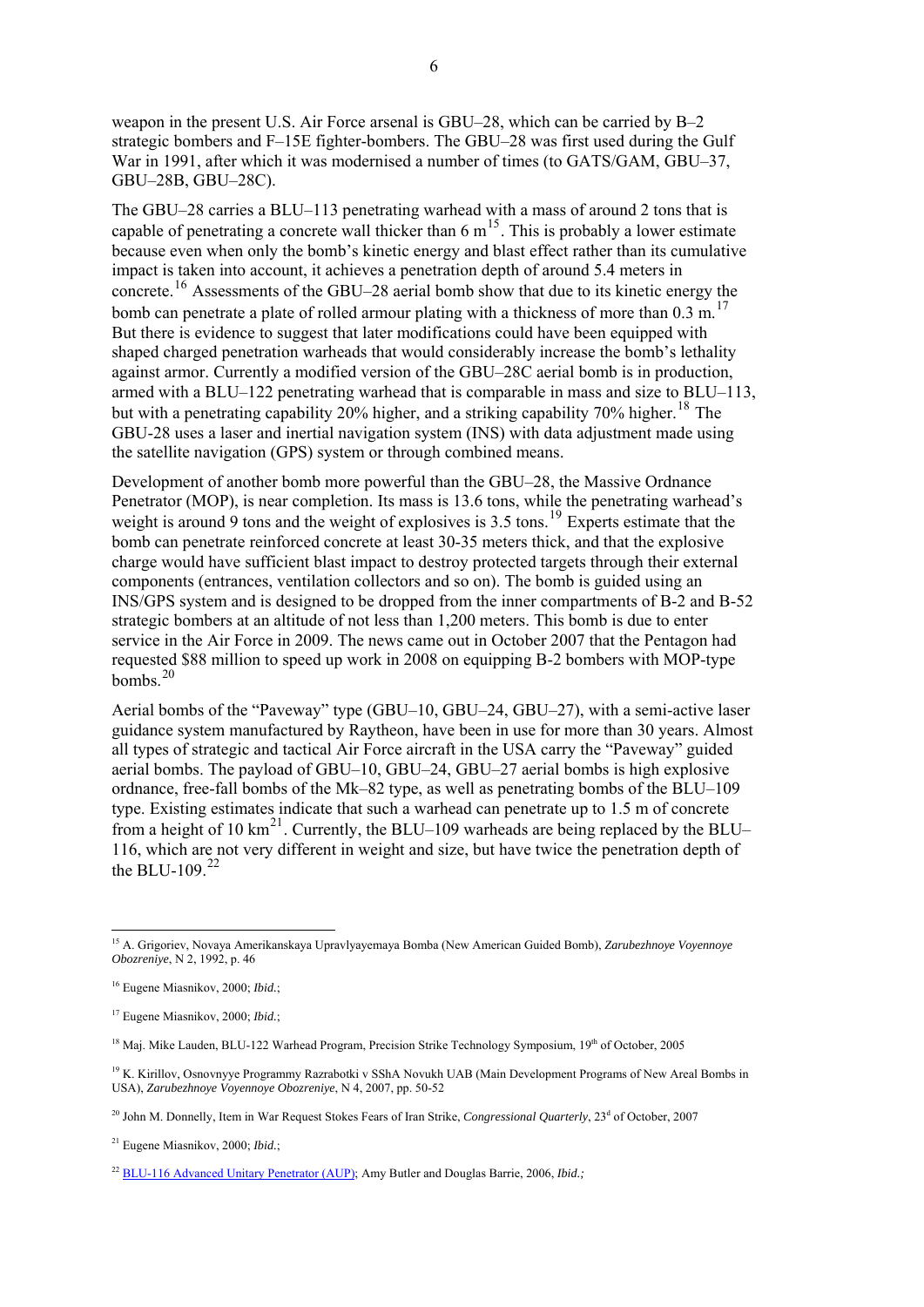Guided aerial bombs with laser guidance are used by illuminating a target detected by the operator with a laser beam from a supporting aircraft. A receiver on the guided aerial bomb registers a reflection from the target and sends signals to the bomb's guiding system. The precision of laser-guided bombs is around 3 m. In order to increase the range of conditions under which guided aerial bombs of the "Paveway" type can be used, the third generation (known as the "Enhanced Paveway") is equipped with modules that allow the correction of the trajectory, based on a space-based radio navigation GPS system.

A GBU–15 gliding aerial bomb, developed by Boeing and made operational in 1974, is also capable of carrying a BLU–109 penetrating warhead.<sup>2</sup>

At the beginning of the 1990s a Joint Direct Attack Munition program (JDAM) received a powerful incentive for the creation of universal modules for correcting gravitational bombs of the usual kind by signals received from GPS satellites. The module's main component is an INS guidance system coupled with a GPS guidance control unit and aerodynamic control surfaces. JDAM air bombs can be used in all weather conditions and have a CEP of up to 5 meters when using the GPS flight path adjustment system.<sup>[24](#page-6-1)</sup> As penetrating warheads, alongside the BLU–109 (GBU–31), the less massive BLU–110 and BLU–111 (with weights of 450 kg and 225 kg) are being also used.

Boeing Corp. has a program for the creation of a guided Small Diameter Bomb (SDB), with a mass of 120 kg, intended for striking stationary (GBU–39) and mobile (GBU–40) targets at a range of up to 100 km. The bomb has a capacity to penetrate a reinforced concrete wall up to 2 m thick and may be used from internal weapon bays and from an external node of load cell, with the speed of the carrier corresponding to  $M=1.7$ , and with a precision of not less than 3 m. [25](#page-6-2)

Guided bombs currently in the arsenal are being equipped with aerodynamic wings in order to bring their range up to 100km (making it possible to launch them without having to enter the enemy's air defense object zone). This work is being carried out in particular as part of the JDAM-ER (Extended Range) and Paveway programs.

Modifications of the AGM–154A and the AGM–154B are cluster type bombs and are designed to strike area targets and armoured vehicles. The AGM-154C modification has a unitary warhead of blast/fragmentation or penetrating type. Unlike the other glide bombs, it is also equipped with an infrared terminal seeker for guidance in the final phase of the flight path. Production of the AGM–154С guided aerial bomb started in December 2004. Overall, the USA Navy plans to purchase 7,000 guided aerial bombs of the AGM–154C type.<sup>[26](#page-6-3)</sup> The latest modification, designated AGM-154С-1, will be capable of being retargeted in flight and hitting moving targets. Production is expected to begin in 2009.

## *Air-to-Surface Guided Missiles*

In order to strike hard, deeply buried targets, guided air-to-surface missiles may be used. In contrast to guided bombs, guided missiles can be used outside enemy anti-aircraft defense range and at lower altitudes, thus substantially increasing the delivery system's viability. Cruise missiles are also more manoeuvrable than guided bombs and the guidance system is more resistant to errors in setting the target location during launching.

<span id="page-6-0"></span><sup>1</sup> <sup>23</sup> [AGM-130 Missile,](http://www.af.mil/factsheets/factsheet.asp?fsID=105) Air Force Link Factsheet;

<sup>&</sup>lt;sup>24</sup> [Joint Direct Attack Munition GBU-31/32/38,](http://www.af.mil/factsheets/factsheet.asp?fsID=108) Air Force Link Factsheet;

<span id="page-6-2"></span><span id="page-6-1"></span><sup>25</sup> V. Kirillov, 2007; *Ibid.*;

<span id="page-6-3"></span><sup>&</sup>lt;sup>26</sup> [JSOW,](http://www.raytheon.com/products/stellent/groups/public/documents/content/cms01_055754.pdf) Raytheon, 2006;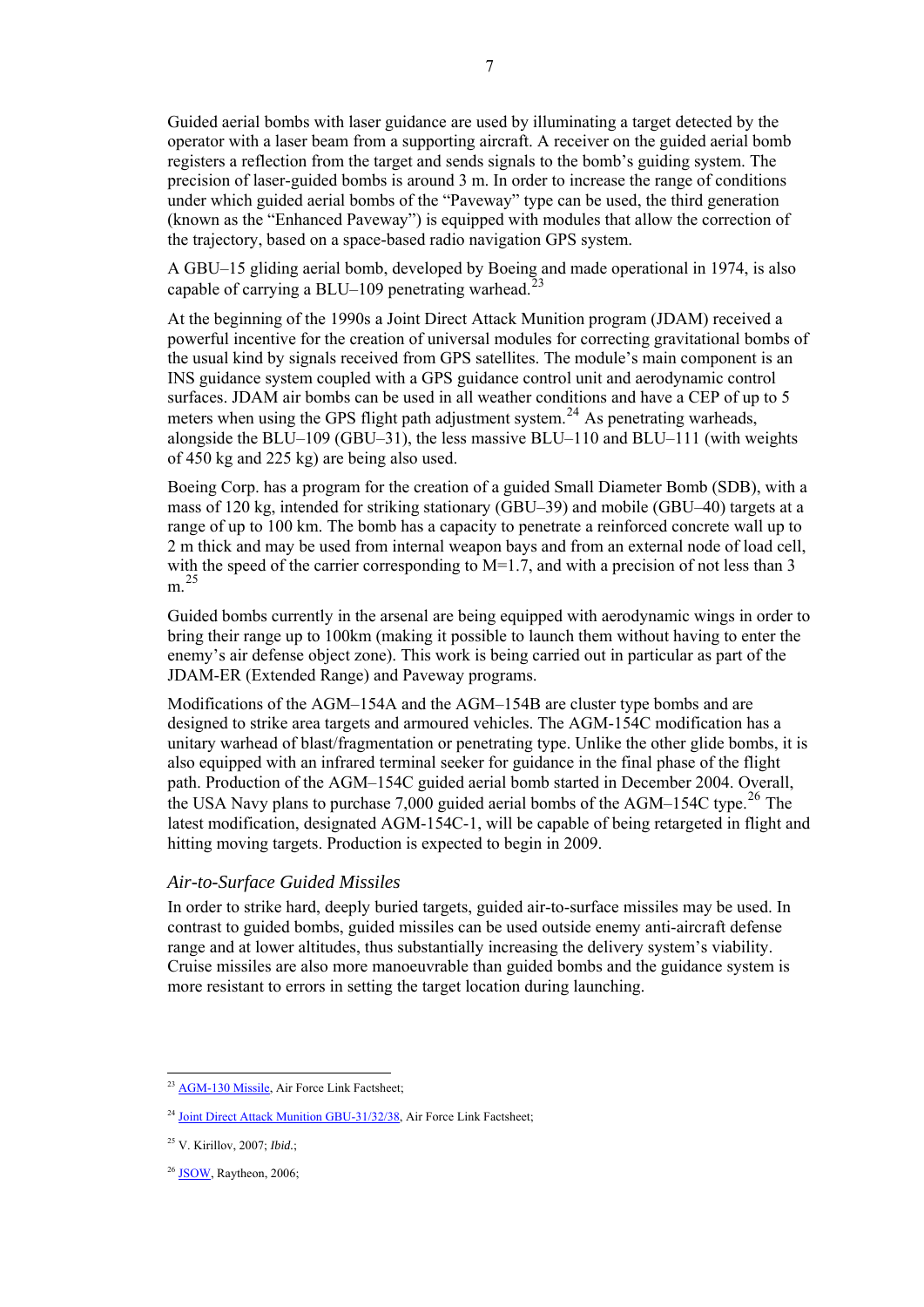The U.S. Air Force's F-15E, F-16 and F-11 tactical aircraft can all carry AGM-130 guided missiles, which use a module design – the GBU-15 guided bomb equipped with a solidpropellant missile accelerator.

The SLAM-ER (AGM-84H) guided missiles currently in service in U.S. naval aviation (F/A-18, P-3, S-3, F-15), can deliver a 230-kg WDU-40/B-type blast-penetrating munition at a range of more than [27](#page-7-0)0 km to destroy targets at sea and on land.<sup>27</sup> The missile's flight path is controlled using an INS/GPS guidance system. An infrared camera with an automatic target seeker system guides the missile in the final phase of the flight path. The missile can also be guided to the target in the final phase of the flight path by the pilot, who corrects the missile's flight path using video imagery. The missiles can be re-targeted in mid-flight and there are plans to start work soon on improving the SLAM-ER guided missile's ability to hit moving targets on land.<sup>[28](#page-7-1)</sup> Serial production of SLAM–ER guided missiles began in 2000, and a greater part of the missiles in this arsenal were modernised versions of SLAM guided missiles. At present in the US Navy arsenal there are about 500 SLAM–ER missiles.<sup>[29](#page-7-2)</sup>

The U.S. Air Force is developing JASSM (AGM–158 A) guided missiles, with a range comparable to SLAM–ER, but with a higher payload. This missile is equipped with a warhead weighing 450 kg of the high explosive or penetrating type. Strategic bombers of all types and F-16C/D fighter planes are armed with JASSM guided missiles.

In parallel, Lockheed Martin, the company developing JASSM guided missiles, is continuing its research and development efforts with the aim of increasing the range of the JASSM–ER guided missile to up to 800 km and over, giving it also the ability to be retargeted in flight. Serial production of JASSM–ER guided missiles began in the 2008 fiscal year. Procurement orders for 2,400 JASSM and 2,500 JASSM-ER missiles are planned over the period to  $2019^{31}$  $2019^{31}$  $2019^{31}$ 

## *Long-Range Cruise Missiles*

Tomahawk sea-launched cruise missiles (SLCM) underwent a number of modifications in their development (Block I–IV). The main differences in the latest Block IV modification (Tactical Tomahawk)<sup>[32](#page-7-5)</sup> from the previous ones is its greater range (up to 1600 km) and the ability to be retargeted in flight.

As of 2006 Raytheon had manufactured about 4,200 Tomahawk missiles of Block I—III modifications, from which 1,900 were used in US military operations in  $1991-2003$ .<sup>[33](#page-7-6)</sup> In 2002 serial production of Block IV (Tactical Tomahawk) modifications began.<sup>[34](#page-7-7)</sup> The current arsenal of missiles of this type is estimated to be about  $1.000$  units<sup>[35](#page-7-8)</sup> and by 2015 the plan is

<span id="page-7-0"></span><sup>-</sup><sup>27</sup> [Standoff Land Attack Missile—Expanded Response \(SLAM-ER\) Backgrounder](http://www.boeing.com/defense-space/missiles/slam/docs/SLAM-ER_overview.pdf), The Boeing Company, September 2007; [SLAM-ER Guided Missile](http://www.defense-update.com/products/s/slam-er.htm), Boeing, January 27, 2005;

<span id="page-7-1"></span><sup>&</sup>lt;sup>28</sup> [Boeing Scores Direct Hit in SLAM-ER Land Moving Target Test,](http://www.boeing.com/defense-space/missiles/slam/news/2006/q4/061005a_nr.html) The Boeing Company, 5<sup>th</sup> of October, 2006;

<span id="page-7-2"></span><sup>&</sup>lt;sup>29</sup> [Standoff Land Attack Missile—Expanded Response \(SLAM-ER\) Backgrounder](http://www.boeing.com/defense-space/missiles/slam/docs/SLAM-ER_overview.pdf), The Boeing Company, September 2007;

<span id="page-7-3"></span><sup>&</sup>lt;sup>30</sup> Tony Capaccio, Raytheon Tomahawk Might Replace Errant Lockheed Missile, *Arizona Daily Star*, 12<sup>th</sup> of June, 2007

<span id="page-7-4"></span><sup>31</sup> Susan H.H. Young, Gallery of USAF Weapons, *Air Force Magazine*, May 2007

<span id="page-7-5"></span><sup>&</sup>lt;sup>32</sup> Modification of Block IV was made operational in 2004 г.

<span id="page-7-6"></span><sup>&</sup>lt;sup>33</sup> Barry D. Watts, Six Decades of Guided Munitions and Battle Networks: Progress and Prospects, Center for Strategic and Budgetary Assessments, March 2007, pp.238, 246.

<span id="page-7-7"></span><sup>&</sup>lt;sup>34</sup> The modification was also called RGM-109E (version for equipping launchers on vessels) and UGM-109E (version for submarine launchers).

<span id="page-7-8"></span><sup>&</sup>lt;sup>35</sup> As of August 2007 it was planned to complete serial manufacturing of SLCM batches ordered during the 2002-2005 financial years (Department of the Navy Fiscal Year (FY) 2009 Budget Estimates, Weapons Procurement, February 2008, Exhibit P-21)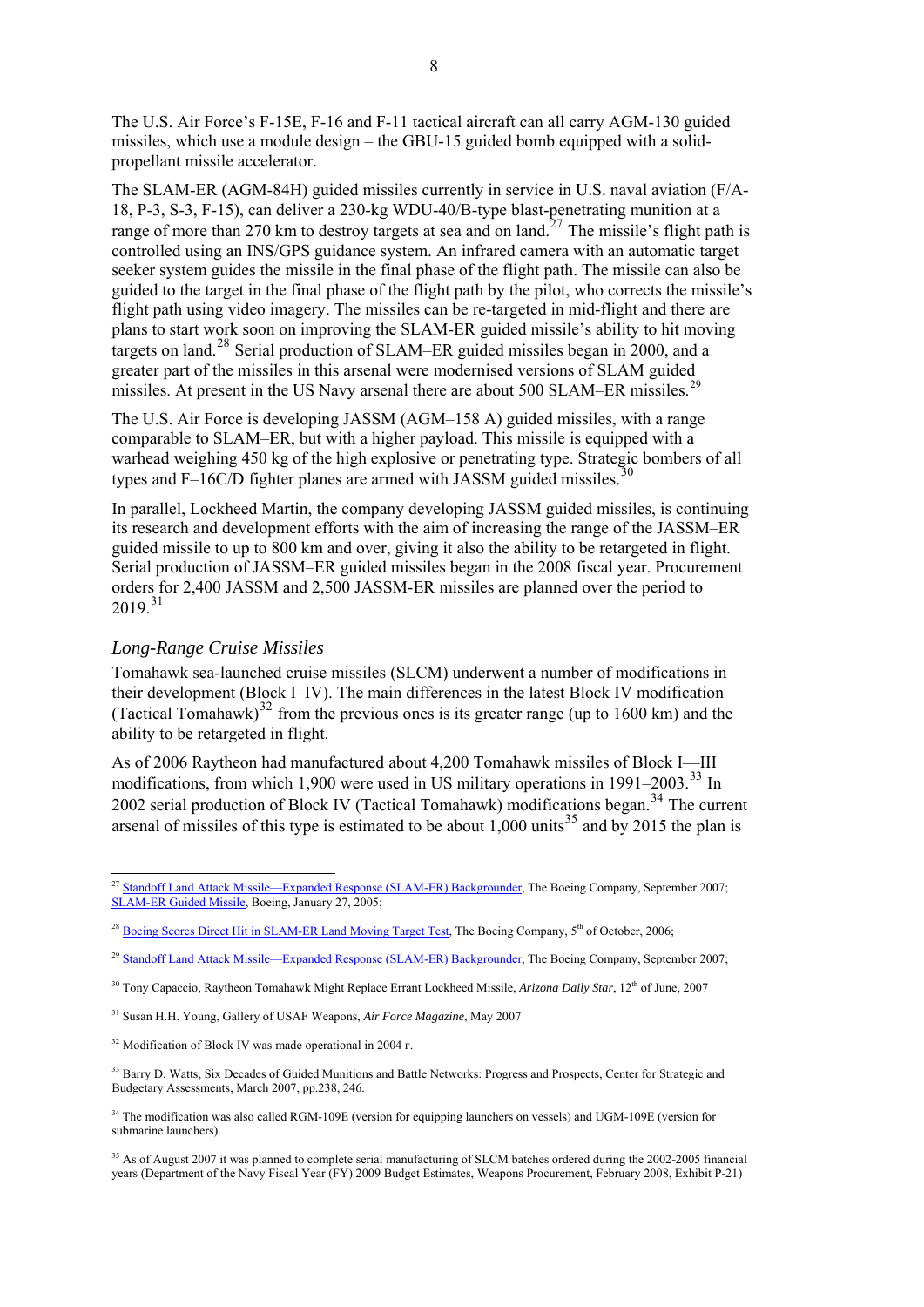to purchase 2,500 more.<sup>[36](#page-8-0)</sup> In particular, orders were placed for 355 and 394 such missiles in 2007 and 2008 respectively, and there are plans to make 200-240 of these missiles a year over the coming years.  $37$ 

The sea-based cruise missile (SBCM) Tomahawk may be equipped with nuclear<sup>[38](#page-8-2)</sup> or conventional munitions. Missiles of the Block III modification,  $39$  which constitute the bulk of long range sea-launched cruise missiles in service, are equipped with a WDU-36/B fragmentary-blast-type warhead or a CEB (Combined Effects Bomblet) cluster bomb with self-targeting BLU-97/B munitions. It was reported that a portion of the Block IV SLCM modification will carry WDU–36/B munitions, while another portion will be equipped with penetrating warheads<sup>[40](#page-8-4)</sup> of the WDU–43/B type.<sup>[41](#page-8-5)</sup>

The long-range air-launched ALCM (AGM-86) cruise missile is built by Boeing. It made around 1,700 of these missiles originally to deliver nuclear warheads only, but starting in 1988, around 500 of them were reequipped with conventional warheads.<sup>[42](#page-8-6)</sup> In its non-nuclear variant the missile was designated Conventional Air-Launched Cruise Missile (CALCM) or AGM-86C/D. The CALCM can deliver a blast-fragmentation or penetrating (Advanced Unitary Penetrator) warhead at a range of more than  $1,000 \text{ km}$ . <sup>[43](#page-8-7)</sup> The equivalent explosive power of blast fragmentation munition is about 1,300 kg of TNT, while the mass of the power of onest highlending mainten is accepted. The CALCM uses an INS/GPS guidance system.

The CALCM was widely used in military conflicts over 1991-2003, with around 360 such missiles used in total .<sup>[45](#page-8-9)</sup> Thus, the current CALCM arsenal comprises of no more than 140 units. In 2007, the U.S. Air Force declared its plans to significantly reduce its arsenal of nuclear ALCMs. In future the plan is to dismantle around 500 ALCMs, so that only 528 of these will remain equipped with nuclear munitions.<sup>[46](#page-8-10)</sup> It is not unlikely that a portion of them will be used for assembling CALCMs. It is possible that 460 nuclear ACMs (AGM–129) will also be refurbished to non-nuclear missiles, as the intention is to remove them completely from the U.S. nuclear arsenal. $47$ 

<sup>&</sup>lt;sup>36</sup> Department of the Navy Fiscal Year (FY) 2008/2009 Budget Estimates, Weapons Procurement, February 2007.

<span id="page-8-1"></span><span id="page-8-0"></span><sup>37</sup> *Ibid.;* 

<span id="page-8-2"></span><sup>&</sup>lt;sup>38</sup> In accordance with the public data, the US Navy has approximately 320 SBCMs with nuclear munitions (NRDC Notebook: US Nuclear Forces, 2007, *Bulletin of the Atomic Scientists*, January-February 2007, pp. 79-82). However, in accordance with the unilateral declaration by President Bush in 1991 nuclear SBCMs are in storage. Similar response initiatives on sea-based nuclear arms were also adopted in 1991 by President Gorbachev.

<span id="page-8-3"></span> $39$  The payload mass for Block III modification is approximately 340 kg

<span id="page-8-4"></span><sup>40</sup> Andreas Parsch, [Tomahawk, Historical Essay](http://www.astronautix.com/lvs/tomahawk.htm);

<span id="page-8-5"></span><sup>41</sup> This version received the designation RGM/UGM-109H

<span id="page-8-6"></span><sup>42</sup> Barry D. Watts, 2007; *Ibid*.;

<span id="page-8-7"></span><sup>&</sup>lt;sup>43</sup> [U.S. Air Force Successfully Tests Boeing AGM-86D CALCM](http://www.boeing.com/news/releases/2001/q4/nr_011129n.htm), Boeing, 29<sup>th</sup> of November, 2001;

<span id="page-8-8"></span><sup>&</sup>lt;sup>44</sup> [Boeing Selects Lockheed Martin to Provide CALCM Hard-Target Warhead](http://www.boeing.com/news/releases/1999/news_release_991202o.htm), Boeing, 2<sup>d</sup> of December, 1999;

<span id="page-8-9"></span><sup>45</sup> Barry D. Watts, 2007; *Ibid.*; These estimates also fit with data indicating that the U.S. Air Force had 1,140 nuclear-armed ALCM-class cruise missiles in 2007 (Adam J. Hebert, Great Expectations, *Air Force Magazine*, August 2007, pp. 32-35).

<span id="page-8-10"></span><sup>46</sup> Adam J. Hebert, 2007; *Ibid.*;

<span id="page-8-11"></span><sup>47</sup> Adam J. Hebert, 2007; *Ibid.*;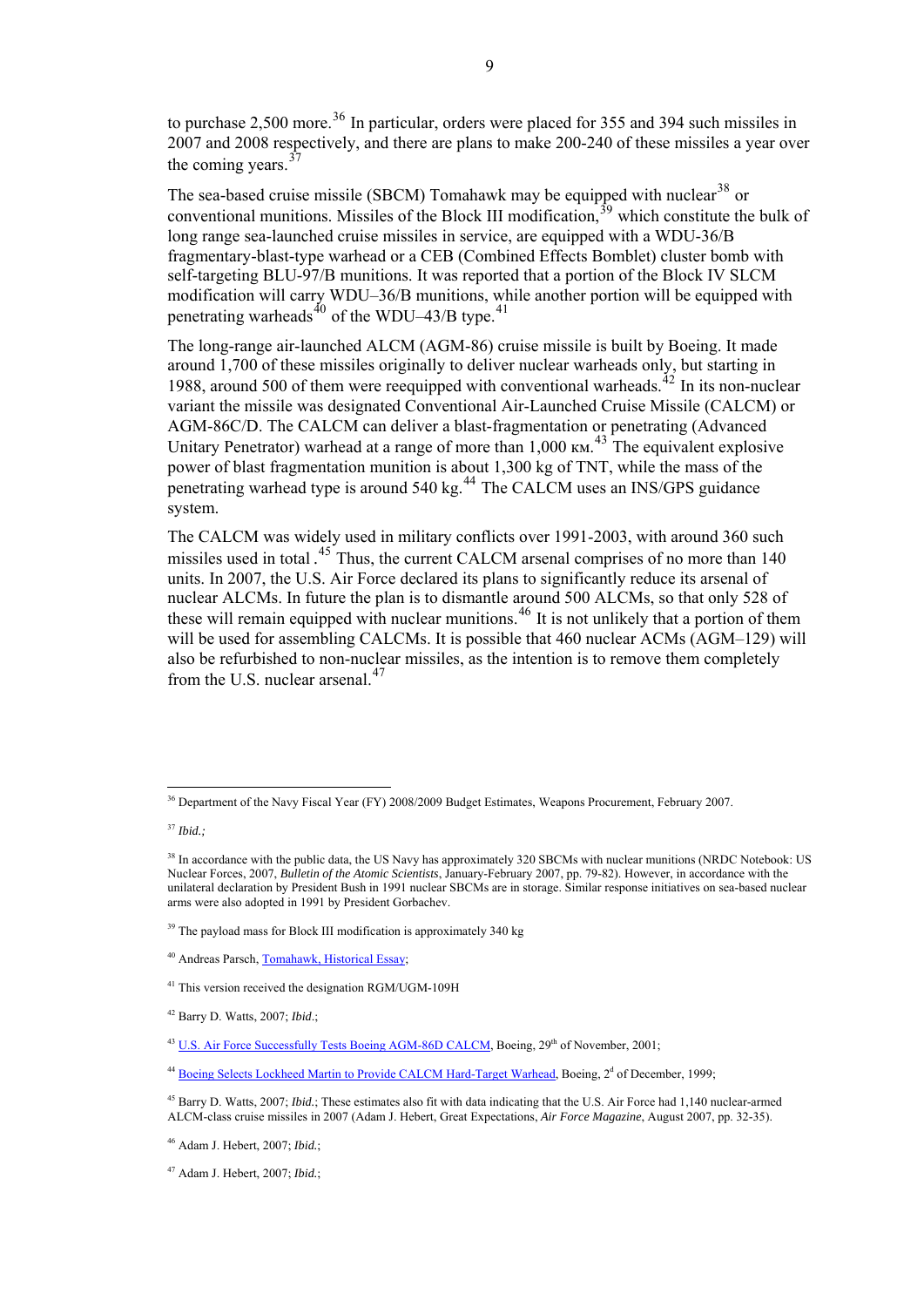# *Possible Future Composition of U.S. Strategic Delivery Means for Precision-Guided Weapons*

B-52H, B-1B and B-2 heavy bombers form the backbone of the U.S. Air Force's strategic attack capability. Until the beginning of the 1990s, strategic bombers could only deliver nuclear weapons and conventional free-fall bombs. But during the last 10 years bomber modernisation programs have made it possible to arm them with high precision-guided aerial bombs, guided missiles and air-launched cruise missiles with GPS-adjusted flight paths. At the start of 2007, the U.S. Air Force had 94 B-52H, 67 B-1B and 20 B-2 bombers.<sup>[48](#page-9-0)</sup> The Air Force plans to maintain the fleet of B-2 and B-1B aircraft in the medium term but reduce the fleet of B-52H bombers to 56, of which 44 will be kept at a high level of combat readiness.<sup>[49](#page-9-1)</sup> Currently there are no plans to buy new strategic bombers. Research and development work is underway to build the next generation of heavy bombers, and they are expected to enter service not later than 2035  $\frac{50}{9}$  $\frac{50}{9}$  $\frac{50}{9}$  All of the U.S. Air Force strategic bombers are based on U.S. territory. However, during military conflicts they can be transferred to airfields of U.S. allies. In particular, B–52H and B–1B aircraft that took part in the NATO military operation against Yugoslavia in the spring of 1999 were based on British territory (Fairford base).

U.S. Air Force tactical fighters (F-15E, F-16C/D, F-22, F-117 and F-111) can also use precision-guided weapons, primarily to carry out strikes against targets on land. Their range and payload capacity is substantially lower than those of the strategic bombers, but the fact that they are based at the air force bases of America's NATO allies in Europe, and in the future could eventually be based too under certain circumstances in countries in the Trans-Caucasus and Central Asia, could make them a threat for Russia's ICBMs.

The four Ohio-class strategic missile submarines will soon become capable to carry a conventional precision strike. Work to convert them to conventionally-armed cruise missile submarines was completed in 2007.<sup>[51](#page-9-3)</sup> The first two converted submarines returned to service in the Navy that same year, and the remaining two will re-enter service in 2008. Each of the submarines can carry up to 154 Tomahawk cruise missiles. Submarines of the Los Angeles class, built before 1985, can launch the cruise missiles only from torpedo tubes, but starting with the submarine Providence, all submarines of this class have been equipped with 12 vertical launchers accommodating sea-launched cruise missiles. Submarines of the Virginia class have similar capability. The Seawolf class submarine does not have vertical launchers, but its number of torpedo tubes has been doubled and the submarine can carry up to 50 weapons. By the end of 2006, the U.S. Navy had in service 2 Virginia-class submarines, 3 Seawolf-class submarines and 31 Los Angeles-class submarines carrying cruise missile vertical launchers.<sup>[52](#page-9-4)</sup> By 2015 the plan is to retain about 50 attack submarines, while up to 12 "Virginia" class submar[in](#page-9-5)es will be built. In the longer term the number of attack submarines may be reduced to  $44^{53}$  $44^{53}$  $44^{53}$ 

Navy ships usually operate as part of aircraft carrier strike groups and, unlike submarines, cannot launch attacks on land targets without being detected. U.S. Navy ships able to launch Tomahawk cruise missiles from Mk-41 or Mk-44 vertical launchers include the DDG-51

<span id="page-9-2"></span><sup>50</sup> *Ibid.*;

*.*

<span id="page-9-0"></span><sup>48</sup> Susan H.H. Young, 2007; *Ibid.*;

<span id="page-9-1"></span><sup>&</sup>lt;sup>49</sup> Statement of Maj. Gen Roger Burg before the Senate Arms Services Committee, Subcommittee on Strategic Forces, 28<sup>th</sup> of March, 2007;

<span id="page-9-3"></span><sup>&</sup>lt;sup>51</sup> Statement of Mr. Brian R. Green, Deputy Assistant Secretary of Defense Strategic Capabilities, for The Senate Armed Services Committee Strategic Forces Subcommittee Hearing Regarding Global Strike Issues, 28<sup>th</sup> of March, 2007

<span id="page-9-4"></span><sup>52</sup> Ronald O'Rourke, Navy Attack Submarine Force-Level Goal and Procurement Rate: Background and Issues for Congress, CRS Report RL32418, Updated  $11<sup>th</sup>$  of June, 2007;

<span id="page-9-5"></span><sup>53</sup> Ronald O'Rourke, 2007; *Ibid.*;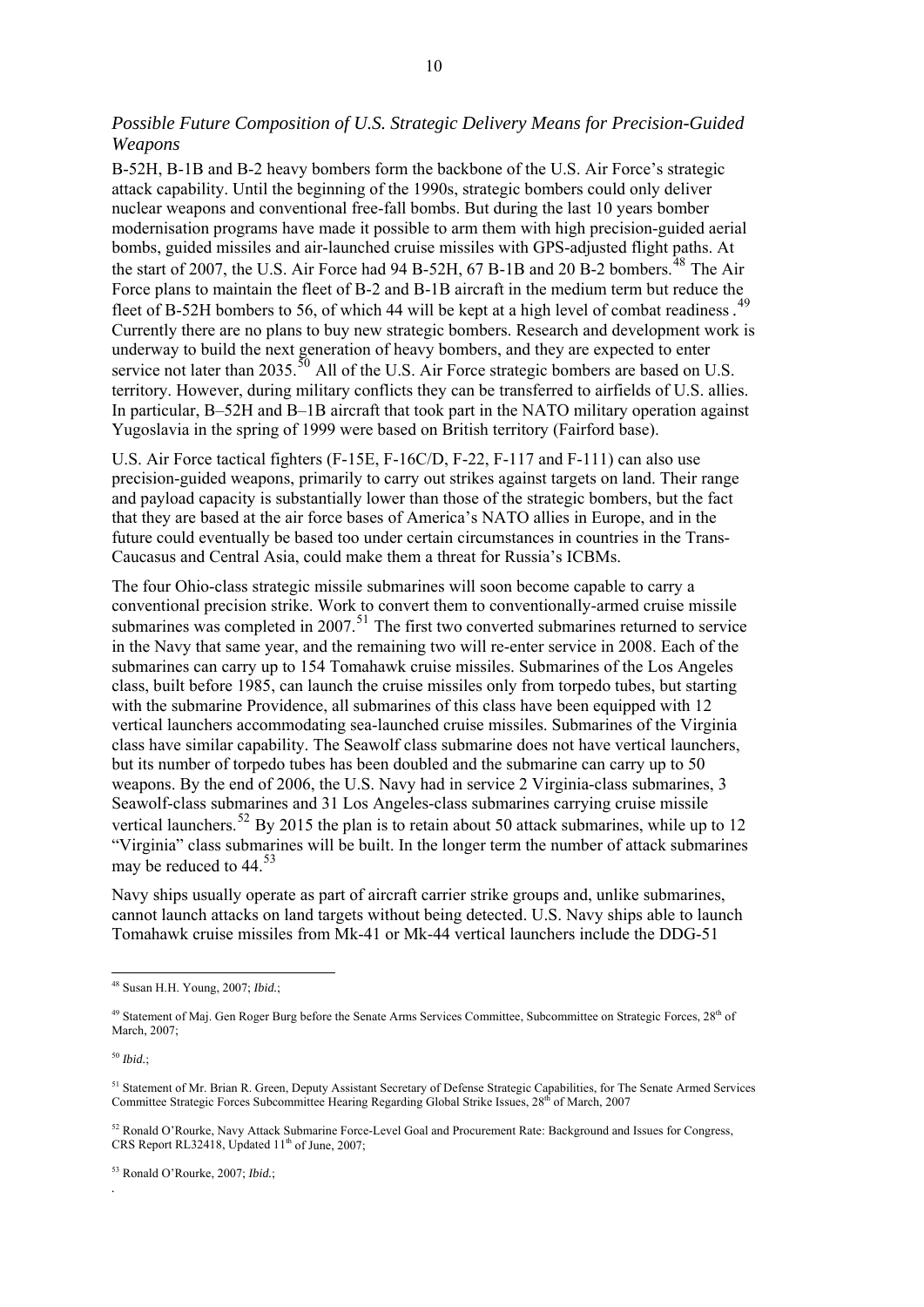Arleigh Burke-class and DD-963 Spruance-class destroyers, and cruisers of the CG-47 Ticonderoga class. At the end of 2006, the Navy had 88 cruisers and destroyers.<sup>[54](#page-10-0)</sup> The CG-47 cruiser has 127 vertical launchers, and the DDG-51 and DD-963 destroyers have 90 and 61 respectively.[55](#page-10-1) The ships' vertical launchers accommodate not just land-attack cruise missiles but also anti-submarine and anti-aircraft defense weapons, so that the number of cruise missiles actually deployed in them is usually from one third to one half of the maximum load capability.

In 2008, the Navy had 11 aircraft carriers in service, and it plans to maintain this number through to 2015. There are plans to build 2 new nuclear aircraft carriers, the CVN-77 George H. W. Bush, and the CVN-78 Gerald Ford, which will replace the CV-63 Kitty Hawk and CV-65 Enterprise.<sup>[56](#page-10-2)</sup> Fighters of the F/A-18C/D (Hornet) and F/A-18 E/F (Super Hornet) class play the role of attack aircraft. Aircraft carriers usually carry 36 planes of these types.<sup>[57](#page-10-3)</sup>

The data presented in the Table 1 illustrates potential U.S. conventional counterforce capability by 2015. It assumes that relatively hard-to-detect delivery systems are primary platforms to carry out neutralizing strikes (planes of the stealth type, submarine-launched and air-launched cruise missiles). Potential for using air bombs and air-land tactical guided missiles against strategic targets is limited by their range, which does not exceed 300 km. Given that delivery systems for such weapons would have to operate within zones well protected by enemy anti-aircraft defenses in order to attack strategic targets, 'invisible' B-2 bomber would seem to be the most effective platform among existing ones.

| Type of PGM delivery system | Potential number of delivery<br>systems (by $2015$ ) | Maximum number of<br>deployed PGMs |
|-----------------------------|------------------------------------------------------|------------------------------------|
| $B-2$                       | 20                                                   | 320                                |
| SSN-688 (Los Angeles) class | 7                                                    | 56                                 |
| SSN-719 (Providence) class  | 31                                                   | 620                                |
| SSN-774 (Virginia) class    | $10 - 12$                                            | $200 - 240$                        |
| SSGN (Ohio) class           | $\overline{4}$                                       | 616                                |
| $B-52H$                     | 56                                                   | 1120                               |
| Total                       | 128-130                                              | $2932 - 2956$                      |

Table 1. Potential number of PGM delivery systems and their payload capacity

If the U.S. Navy and Air Force carry out their programs to deploy ballistic missiles with conventional warheads, the number of PGMs posing a threat to Russia's Strategic Nuclear Force (SNF) would increase by at least 100-200.<sup>[58](#page-10-4)</sup> The potential spectrum of PGM delivery systems able to threaten strategic installations would increase many times if Russia's antiaircraft and naval capability falls to a level where the adversary could gain air supremacy over

<span id="page-10-0"></span><sup>1</sup> 54 Ronald O'Rourke, Navy DDG-1000 Destroyer Program: Background, Oversight Issues, and Options for Congress, CRS Report RL32109, Updated 25<sup>th</sup> of October, 2007.;

<span id="page-10-1"></span><sup>&</sup>lt;sup>55</sup> This data is published on the website GlobalSecurity.org: <http://www.globalsecurity.org/military/systems/ship/index.html>

<span id="page-10-2"></span><sup>56</sup> [Aircraft Carriers](http://www.navy.mil/navydata/fact.asp), U.S. Navy Fact File;

<span id="page-10-3"></span><sup>57</sup> V. N. Shunkov, Avianesushchiye Korabli I Morskaya Aviatsiya (Aircraft Carriers and Naval Aviation), "Popurri", Minsk, 2003, 576 p.

<span id="page-10-4"></span><sup>&</sup>lt;sup>58</sup> The existing US Navy plan envisages deployment of up to four conventional warheads on each of the 28 submarine-launched "Trident" ballistic missiles (two SLBMs on each of the 14 submarines). The US Air Force plans to deploy a few dozen ICBM "Minitmen-2" or "MX". See: Anatoli Diakov and Eugene Miasnikov, 2007; *Ibid.*;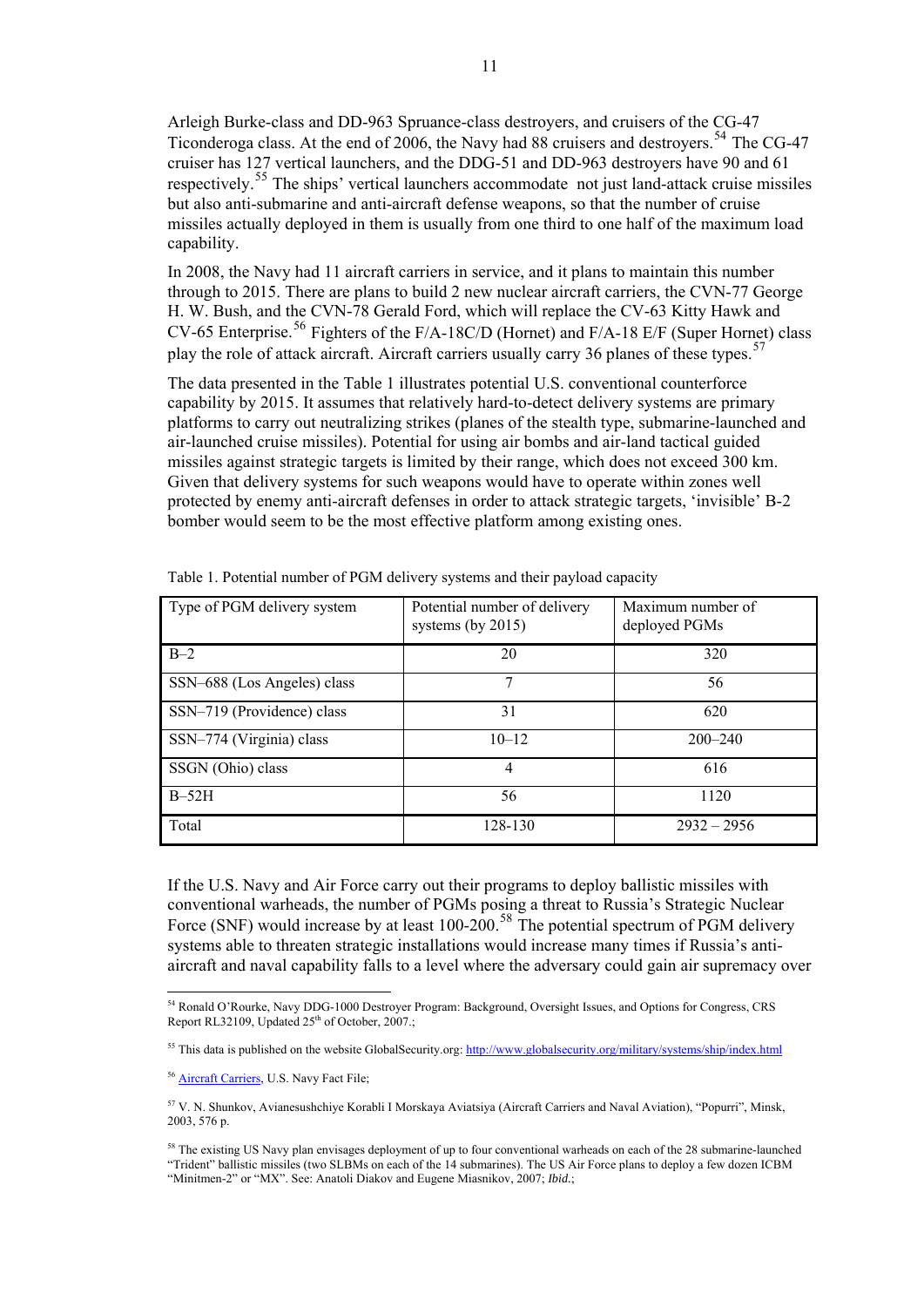Russia's territory and in its coastal waters. In such a case, B-1B strategic bombers, cruise missiles deployed on ships, U.S. naval aviation and NATO tactical aviation (based in the Baltic or Trans-Caucasus countries) could be theoretically used too to carry out a disarming strike. The strategic B-1B bombers alone would be capable of delivering more than 1,600 PGMs to their targets.

# *3. Precision-guided weapons in a strategic context*

In making a thorough study and analysis of the potential dangers arising from development of PGMs, we should not go to the other extreme and exaggerate their impact on the nuclear deterrent's viability. For a start, unlike a nuclear counterforce strike, mass use of PGM to neutralize the strategic forces would require quite lengthy preparations (even operations against much weaker adversaries such as Iraq, Yugoslavia and Afghanistan required several months). It would be impossible to hide these preparations, and if the other side did not get satisfactory explanations it would have time to put its strategic nuclear forces, missile attack warning systems, command systems and general forces onto heightened alert.

Second, an operations using PGMs takes much longer to carry out (at least several days rather than several hours), and during such an operation the other side may respond with its surviving nuclear forces in accordance with its stated military doctrine. Of course, it is a lot more difficult to make the decision to launch a nuclear strike in response to an attack using only conventional weapons than to a nuclear attack, since the aggressor could follow with a nuclear strike in return. But the aggressor can never be sure that its attack using only PGM would not provoke a nuclear strike in response, not to mention the fact the missile attack warning systems would not be able to distinguish initially between a conventional and a nuclear attack. The United States' different approach in its operations against Yugoslavia and Iraq on the one hand, and against North Korea following its 2006 nuclear test on the other, is very illustrative in this respect (not to mention hypothetical scenarios for conflict putting the U.S.A. against China or Russia).

Third, the role of the silo-based ICBMs, the most attractive target for a PGM strike, is on the wane in Russia's strategic nuclear forces, with the emphasis now shifting to mobile ICBMs. The silo-based and mobile ICBMs provide backup for each other. If the missile attack warning system signals a completely out-of-the-blue attack, the silo-based ICBMs are capable to carry out a counterstrike. If the warning comes with enough time still to act, dispersed, camouflaged mobile missiles protected by anti-aircraft defenses can act as backup in the case of rapid strikes against silos by PGM with short flight times or using stealth technology. The time it takes to deploy mobile ICBMs and equip them with MIRV (multiple independentlytargeted re-entry vehicle) warheads can be rapidly decreased if necessary.

Furthermore, an additional source of uncertainty for the potential aggressor comes from the sea and air-based strategic nuclear forces and tactical nuclear weapons, which are much harder to rapidly find and destroy, and which could be used to attack the U.S. allies and the forward troops and forces supporting the disarming strike operation. It should not be forgotten that to carry out an effective strike against strategic nuclear forces, the aggressor would first have to suppress the adversary's anti-aircraft defenses, air force and navy, and this would also take time and use up large stockpiles of PGMs.

Fourth (and most important), the huge risk of nuclear escalation set off by attacking a nuclear power using PGM is completely out of proportion with the real or imagined advantages to be gained from the operation, especially with the Cold War now over and a world in which the big powers are ever-more economically and politically interdependent, whatever the particular international contradictions that divide them.

The growing counterforce capability of PGM in the USA, and in the future in other countries too, most likely, stems objectively from the development of attack and information means and technology, which is practically impossible to stop or substantially restrict, all the more so when one considers the great diversity of their possible uses. This capability can indeed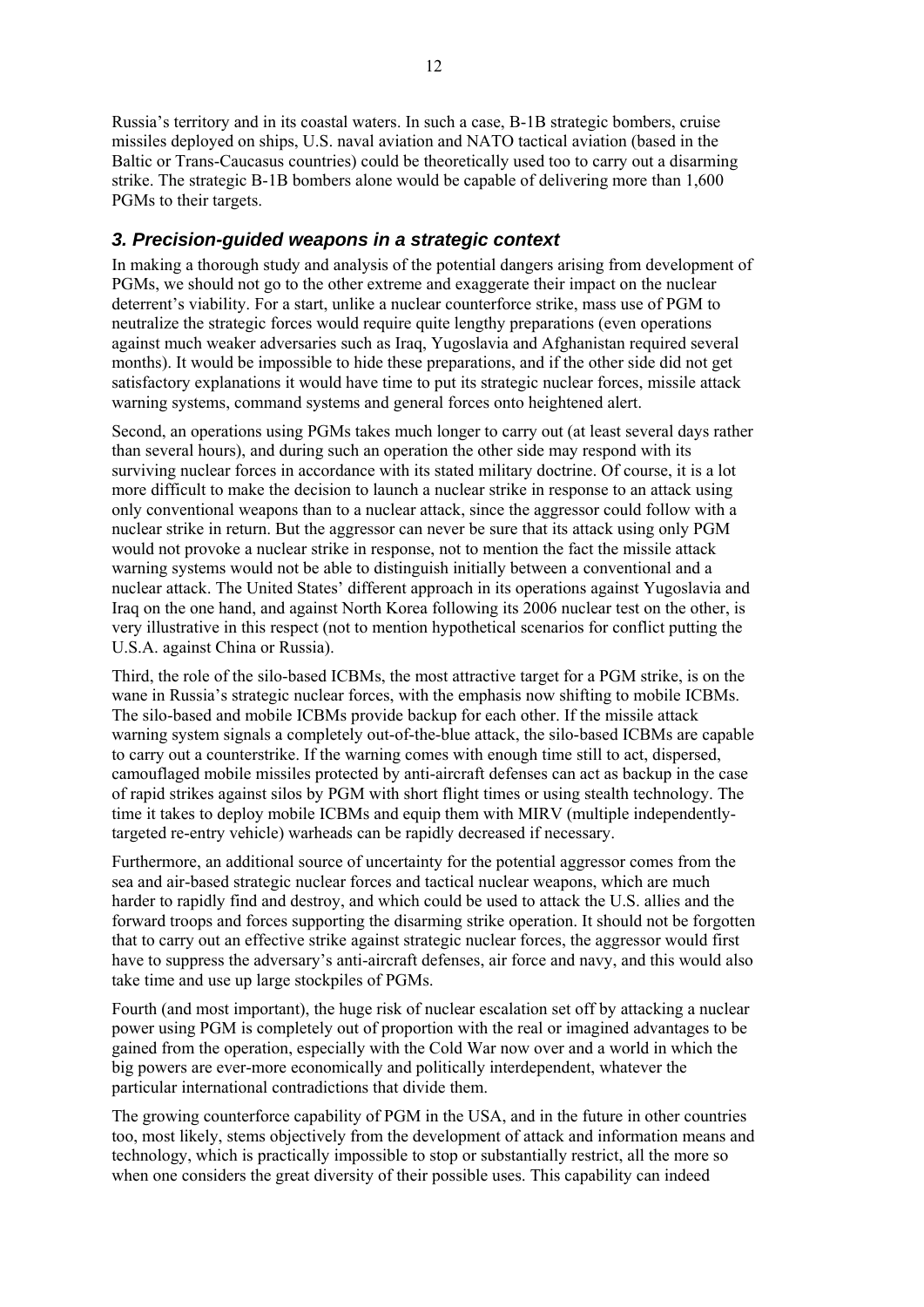threaten the viability of Russia's strategic nuclear forces, and the Russian leadership will take this account in assessing its nuclear deterrent needs. With the nuclear deterrent still a force to be reckoned with, it is not worth exaggerating the direct military threat of PGM and the likelihood of their being used in a mass attack against Russia. But if this threat remains even only at a hypothetical level, it will create a serious obstacle to further reductions of nuclear arms and associated efforts to strengthen the nuclear non-proliferation regime.

In this sense, for all the technical differences between them, PGM systems can be compared to missile defense and space systems in terms of their military and political consequences. Originally developed to increase combat effectiveness at regional and local level, and to counter WMD proliferation and international terrorism, these weapons have begun to have a destabilizing effect on military relations between the USA, Russia and other great powers. In so doing they are starting to undermine the nuclear non-proliferation regime and the prospects for cooperation between countries to deal with common security threats. This was inevitable in a situation where the great powers maintained relations based on mutual nuclear deterrence while at the same time they developed new weapons systems on a unilateral or bloc basis.

Along with prospective development of missile defense and space weapon systems, the development of PGM will help to create even greater obstacles on the road to full nuclear disarmament. Complete disarmament has once again came to a focus of the American public's and professional community's attention of late as the main avenue that would end and reverse the proliferation of nuclear weapons.

# *4. Outlook for an Agreement on precision-guided weapons*

If the parties concerned show political will, they can resolve or reduce the problems created by PGMs through a range of possible agreements and legal means. In particular, it would make sense in the new strategic arms reduction treaty between the USA and Russia that is supposed to replace START after 2009, to maintain the principle of counting warheads on strategic delivery systems irrespective of whether they are nuclear or conventional, which would also facilitate the verification procedures.

Other possibilities could include a ban on basing attack aviation (in addition to a ban on deploying nuclear weapons) on the territories of the new NATO member states. Russia could make similar commitments with respect to its allies in the Collective Security Treaty Organization (CSTO) and the CIS, and probably new partners on other continents (this ban should be also maintained with regard to deploying strategic delivery systems outside national territory, and should be subsequently extended to tactical nuclear weapons too.

Another measure could be to limit the areas where submarines carrying cruise missiles can patrol in order to prevent the possibility of large-scale deployment of U.S. submarines near Russian territory and vice versa. This would at the same time resolve other problems raised on numerous occasions by Russia during strategic arms limitation talks: a ban on concealed anti-submarine activity in areas where strategic missile submarines are deployed, and prevention of collisions between nuclear submarines. Given that this ban would cover submarines carrying both nuclear-armed and conventionally-armed ballistic missiles (because of the difficulties in distinguishing between strategic and attack submarines when underwater) an agreement of this kind would have an even greater stabilizing effect: it would limit capability for launching a counterforce strike with a short flight duration, and would reduce incentives to keep strategic nuclear forces on high state of readiness in order to launch a retaliatory strike upon receiving the alert from the early warning system.

Of course, verifying compliance with such an agreement would be very difficult, given that concealment is the main tactics of submarine fleets. But the required solutions can be found in this area too. For example, the parties could agree to make it possible for submarines to surface in response to a request from the party with concerns, and there could be an agreed annual quota for such requests. With the help of reconnaissance satellites, the parties will know approximately which of the other party's submarines are away from their base at any